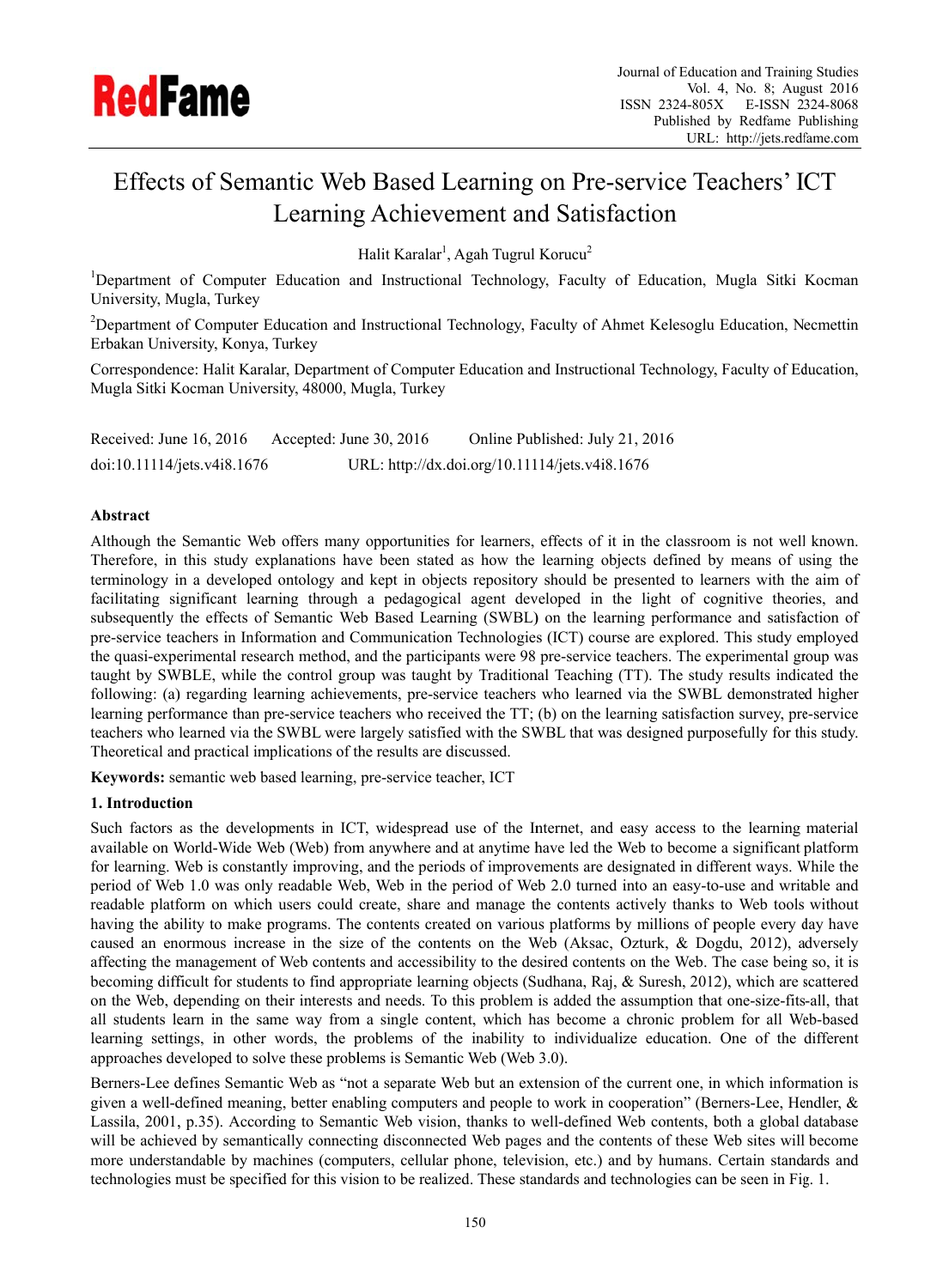URI (Uniform Resource Identifier), IRI (Internationalized Resource Identifier) and XML (eXtensible Markup Language), which occupy the lowest layer in the structure in which Semantic Web technologies and standards are presented in layers, are today's Web standards. IRI is used for international character sets to be used and URI for definition of uniform Web sources. XML is a standard developed in 1996 by World Wide Web Consortium (W3C) to create files that machines can read and process (Bray, Paoli, & Sperberg-McQueen, 1998).

RDF (Resource Definition Framework) is a model developed by W3C to describe and process metadata. RDFS or RDF Schema is an extendable information presentation language used in creating taxonomy and vocabulary to be used to define RDF sources and in describing classes and correlations between them, defining characteristics and connecting them to the classes. OWL (Web Ontology Language) is a popular language used to develop ontology. Compared to RDF Schema, OWL makes it possible to express more complex and rich correlations (Yu, 2011). SPARQL (Sparql Protocol and RDF Query Language) is an RDF query language used by agent software for data mining on the contents available and integrated on the Web. Rule layer aims at presentation and exchange of rules. Unifying logic layer is mostly related to inference process. Proof layer deals with the accuracy of the resources accessed on the Web and on what proof the new information obtained during the inference process is based. Crypto layer deals with data security. Trust layer deals with digital signatures and whether the data source is reliable or not. User Interface  $\&$  Application layer is the layer at which users interact with software agents.



Figure 1. Semantic Web layer cake (Retrieved from http://www.w3.org/2007/03/layerCake.png).

Wiley (2001, p.7) defines learning objects as "any digital resource that can be reused to support learning". According to Mohan & Brooks (2003, p.195), "a learning object is a digital learning resource that facilitates a single learning objective and which may be reused in a different context". Because developing learning objects is costly and time-consuming, reusing learning objects has gained importance. Since learning objects are stored on the Web in a disorganized way, it is essential to describe learning objects to make it possible to reuse and share them (Sabau, 2008). Metadata, known as data about data, is used while describing learning objects. In order to reuse learning objects in different systems, it is important for learning objects to be standardized (Mohan & Brooks, 2003).

Several metadata standards for educational Learning Objects have been proposed by various research organizations to improve learning objects reusability, but the most popular metadata standard in educational domain is IEEE Learning Object Metadata (LOM). The manifest file in which there are physical sources that constitute learning objects at this standard and in which upper data definitions are made is composed by using XML technology (Mohan, 2004). XML presents file formats that can be transferred on the Web smoothly, read and automatically processed by computers. On the other hand, because knowledge and semantics cannot be described in XML files that can be read and processed by computers, these files cannot be understood by computers (Sudhana et al., 2012). In other words, XML merely identifies the format of the file, but doesn't deal with its interpretation by machines (Devedžić, 2006). This affects reusing and sharing learning objects adversely due to inefficiency of text-based search engines. It is recommended to use Semantic Web technologies and ontologies to resolve this problem (Mohan & Brooks, 2003).

Ontologies are the backbone of the Semantic Web due to their presentation of information, their search engines and several useful properties of them for smart systems (Devedžić, 2006). Ontologies describe all vocabulary included in a domain and the relationships between them (Kasimati & Zamani, 2011) which consist of a set of entities, relations, instances, functions, and axioms (Sudhana et al., 2012). This vocabulary point outs which entities will be represented,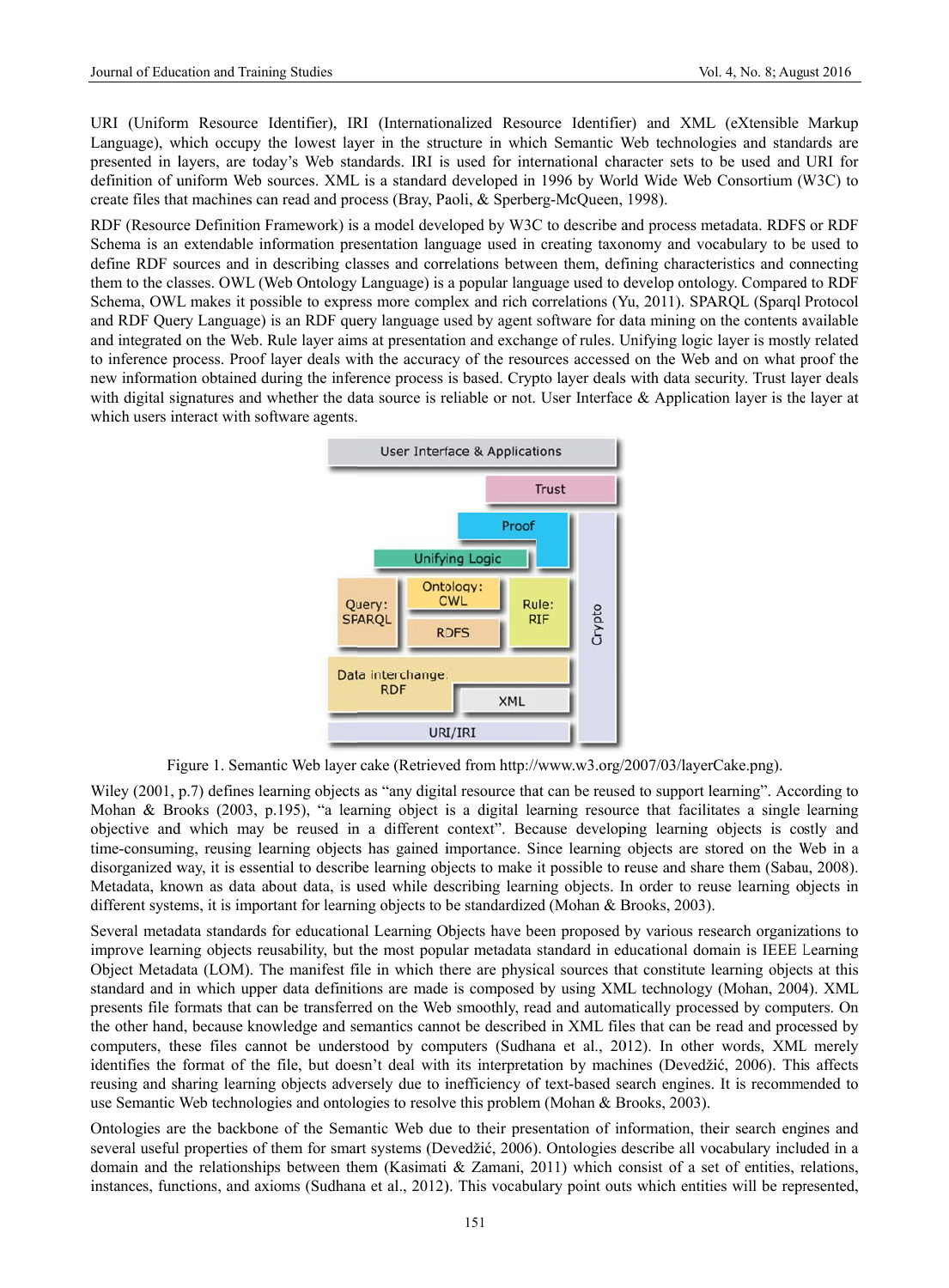how they can be grouped, and what relationships connect them together (Segaran, Evans & Taylor, 2009). Noy & McGuinness (2001, p.1) identified five reasons for the development of ontology:

- to share common understanding of the structure of information amongst people or software agents;
- to enable reuse of domain knowledge;
- to make domain assumptions explicit;
- to separate domain knowledge from the operational knowledge;
- to analyse domain knowledge.

A lot of technology is required for Semantic Web applications to be developed. According to Maedche & Staab (2001, p.72), "Semantic Web relies heavily on formal ontologies to structure data for comprehensive and transportable machine understanding". On the focus of the research in which Semantic Web technologies and ontologies are used are producing learning objects that are reusable and sharable (Henze, Dolog, & Nejdl, 2004; Verbert, Klerkx, Meire, Najjar, & Duval, 2004; Gasević, Jovanović, Devedžić, & Bošković, 2005; Jovanović, Gašević, Verbert, & Duval, 2005; Knight, Gaševi, & Richards, 2006; Sudhana et al., 2012; Raju & Ahmed, 2012), ontology development (Amorim, Lama, Sánchez, Riera, & Vila, 2006), authoring environment (Aroyo, King, Drive, & Salem, 2004; Dicheva & Dichev, 2006), personalised learning (Chen, 2009; Dhuria & Chawla, 2014), semantic e-learning framework (Huang, Webster, Wood, & Ishaya, 2006), assessment and feedback (Castellanos-Nieves, Fernández-Breis, Valencia-García, Martínez-Béjar, & Iniesta-Moreno, 2011; Papasalouros, Kotis, & Kanaris, 2011; Sánchez-Vera, Fernández-Breis, Castellanos-Nieves, Frutos-Morales, & Prendes-Espinosa, 2012). However, most of these studies consist of the suggestions for a model or a framework rather than applications that reach end users. This is called an image problem by Carmichael & Jordan (2012). Although the Semantic Web offers many opportunities for learners, pre-service teachers and in-service teachers (Anderson & Whitelock, 2004; Kasimati & Zamani, 2011; Czerkawski, 2014), effects of it in the classroom is not well known.

Movement of Enhancing Opportunities and Improving Technology, known as FATIH in Turkey, is among the most significant educational investments of Ministry of Turkish National Education. With this project, 42 thousand schools and 570 thousand classes will be equipped with the latest information technologies and will be transformed into smart classes (Ministry of Turkish National Education, 2012). For the FATIH project to be successful, it is of great importance for the teachers to make effective use of ICT and for candidate teachers to be trained in a way to use such technologies. Yet, neither practical applications regarding the learning settings of Semantic Web technologies nor enough studies that examine the effect of SWBL on the ICT learning achievement and satisfaction level of candidate teachers are sufficiently encountered. The current study attempted to bridge the gaps by exploring the effects of SWBL on the learning performance and learning satisfaction of pre-service teachers in ICT course. The research questions proposed in this study are as follows:

- Did the learning achievement of pre-service teachers who learned via SWBL differ from those who received TT?
- What is learning satisfaction level of pre-service teachers who learned via SWBL after performing ICT course?

#### **2. Method**

#### *2.1 Participants*

This study was conducted in the spring semester of 2013-2014 academic year. The participants in this study were two classes comprised of 98 pre-service teachers at Necmettin Erbakan University Education Faculty of Ahmet Kelesoglu in Turkey. Two experimental educational methods were employed: the experimental group who learned via SWBL, while the control group received TT. The experimental group numbered 52 pre-service teachers, while the control group numbered 46. The pre-service teachers who participated in this study had computer courses in the fall semester.

#### *2.2 SWBLE Environment*

According to Devedžić (2006, p.89) "pedagogical agents are a kind of intelligent software agents, hence they are autonomous software entities, capable of performing specific tasks". Pedagogical agents could provide the learners with a semantically enriched learning environment to facilitate learning. In this way, a deeper understanding of the concepts used in the subject field on learners' part can be achieved (Lytras & Naeve, 2006). On the other hand, it is not sufficient for pedagogical agents only to access to learning objects that are in learning object repositories and which are semantically defined and to offer learning objects to learners. At the same time, it is of great importance to improve pedagogical agents in the light of the question, how the human mind works and how we can adapt pedagogical agents to enhanced human learning.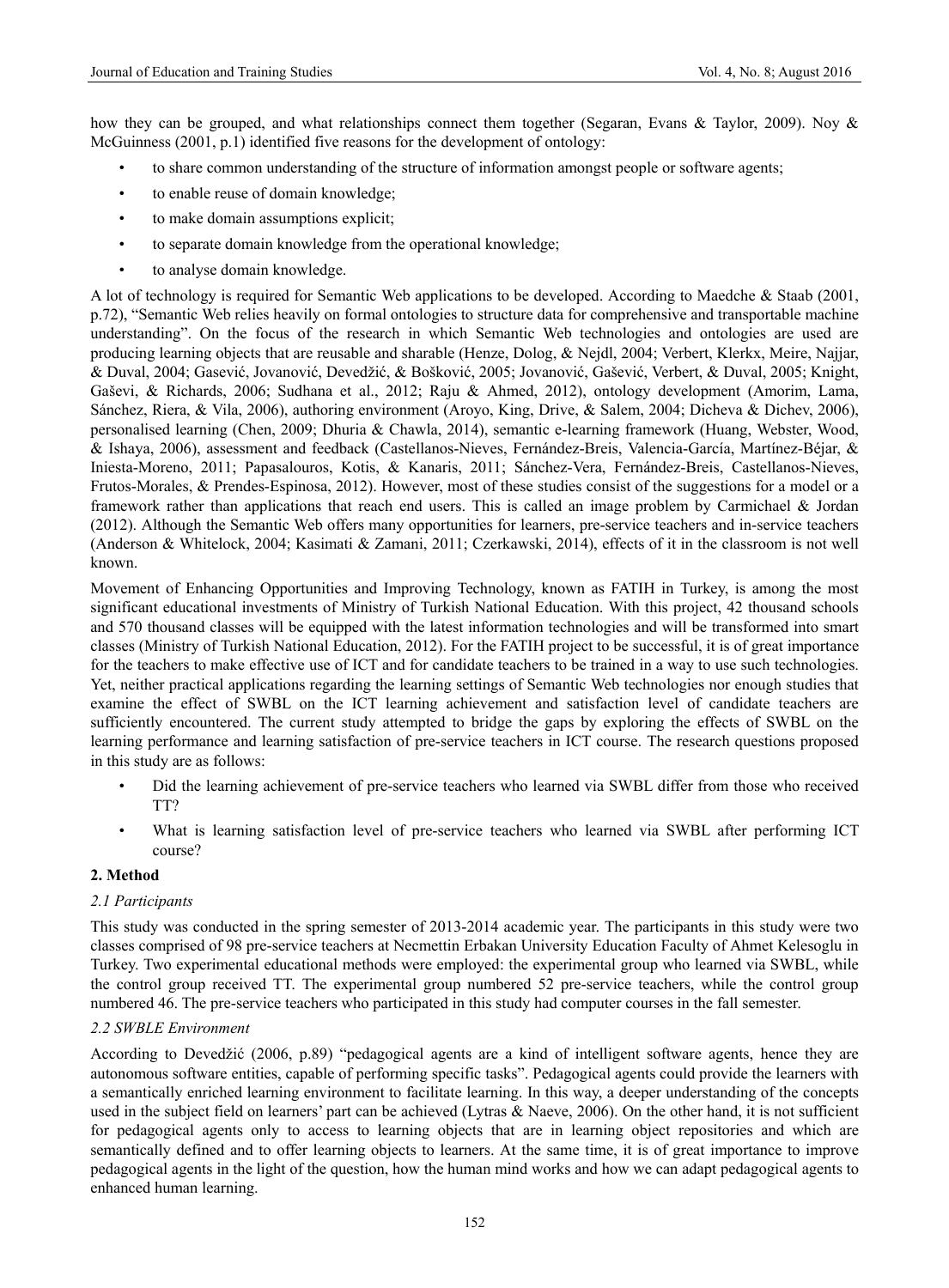Cognitive theories that focus on how information is received, organized, stored, and retrieved by the mind dwell on making knowledge meaningful and on helping the learners to organize the existing and new information in their mind (Ertmer & Newby, 2013). According to the information processing model, one of the most important stages for learning is the stage of transferring prerequisite information related to the new information from the long-term memory to the short-term memory (Gagné, Briggs, & Wager, 1992, p.9-10). Additionally, according to Mayer (2001, p.12) "humans focus on the meaning of presented material and interpret it in light of their prior knowledge" and "learning is promoted when existing knowledge is activated as a foundation for new knowledge" (Merrill, 2002, p.44-45). For this reason, the existing prior knowledge of the learners should be planned, taking the mental structures or schemas into account for an effective instruction (Ertmer & Newby, 2013), and it should be presented in such a way to correlate the new knowledge to this already existing knowledge, in meaningfulness (Schunk, 2012). Another important stage in information processing is expectancies. The fact that the learners have expectancies as to what the learners can do with the knowledge they have learnt may affect how the knowledge is obtained, how it is coded in the memory and how it will be turned into performance (Gagné et al., 1992).

Through the SWBL environment developed in the study, not only access by the pre-service teachers to learning objects is achieved but also prerequisite learning objectives of the objectives the pre-service teachers have chosen and the access to the learning objects regarding these objectives are presented for meaningful learning to take place. Also, the pre-service teachers are informed about which learning will become difficult in the future unless they cannot learn the objectives they have chosen.

In this study, first an ontology called OntoExcel was developed in the study. Extra properties and classes can be easily added later to the developed ontologies. Therefore, the ontology has been developed in quite a simple way (Fig. 2). The OntoExcel ontology developed through Protégé software has three classes, namely LearningObject, Objective and Topic. The classes and the Data Properties that these classes have are shown in UML diagram. Object Properties are shown together with the arrows showing relations between classes. The Object Properties are at the same time Inverse properties with each other (isLoOf with hasLO, hasPrerequest with isPrerequestOf, isObjectiveOf with hasObjective).



#### Figure 2. OntoExcel ontology.

The stages proposed by Noy  $\&$  McGuinness (2001) were followed while developing ontology. The first of these stages is "determine the domain and scope of the ontology" (p.5). For this, it must be defined to which questions the ontology will give answers. The ontology developed should pedagogically give answers to the following questions:

- What are spreadsheets' topics (Section A);
- What are the objectives of a chosen topic? (Informing learner of the objective for creating expectations) (Section B);
- With regarded to a chosen objective:
- What are the prerequisite objectives of this objective? (Section C)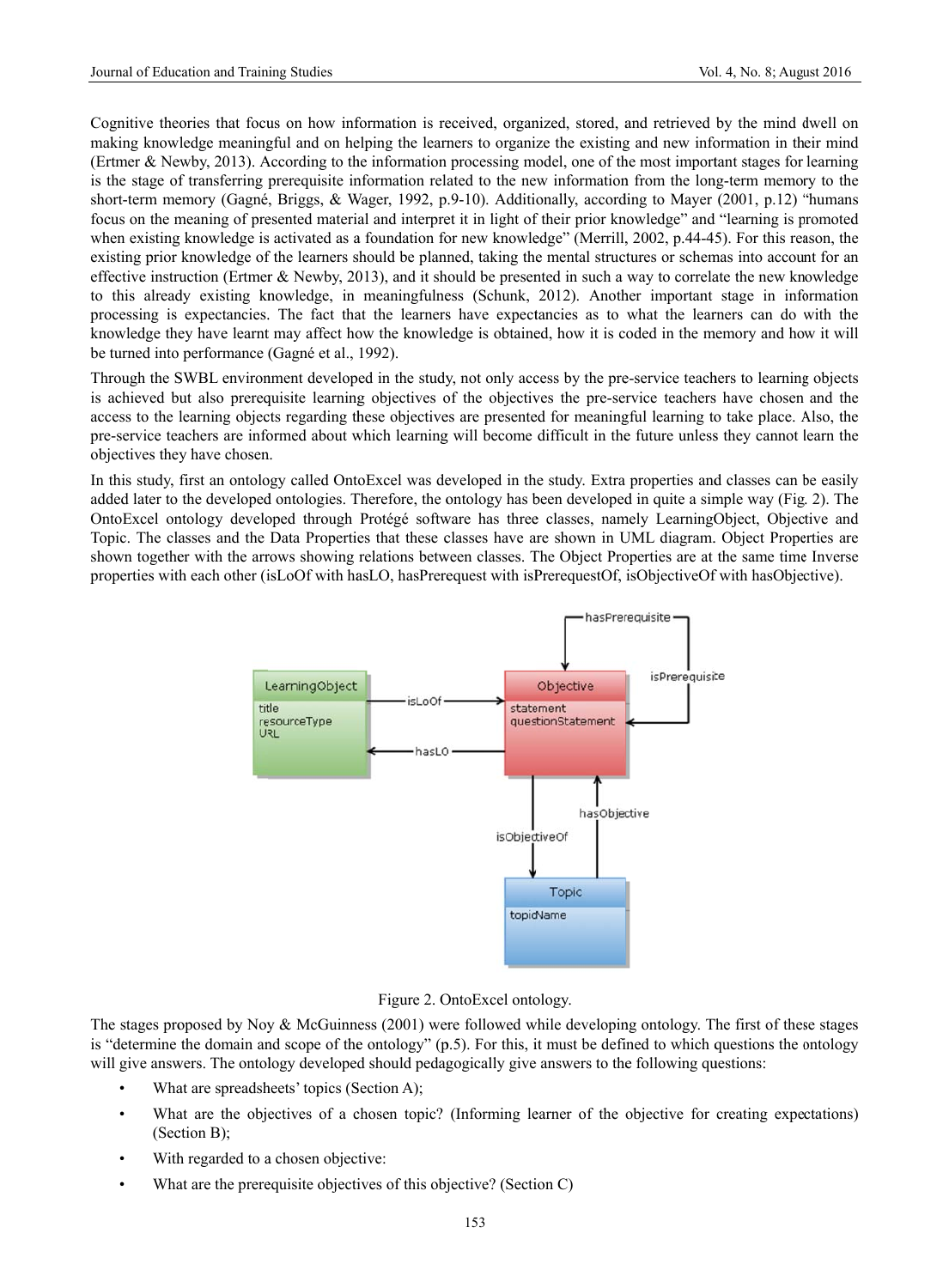- What are the learning objects of a chosen prerequisite objective? (Section D) (recalling of prerequisite learning);
- What are the learning objects of this objective? (presenting content) (Section E);
- Which objects will become difficult in the future unless they cannot learn this objective? (creating expectations) (Section F).

| Konular             | Kazanımlar                                                          |                                                                                                        |  |  |  |  |
|---------------------|---------------------------------------------------------------------|--------------------------------------------------------------------------------------------------------|--|--|--|--|
| Temel Kavramlar     | İslem önceliklerini listeleyebleceksiniz                            |                                                                                                        |  |  |  |  |
| Tablo Oluşturma     | İşlemlerde kullanılan operatörleri listeleyebileceksiniz            |                                                                                                        |  |  |  |  |
| Formül Yazımı       | Formül yazabileceksiniz                                             |                                                                                                        |  |  |  |  |
| Fonksiyon Kullanımı | Yazılan bir formülü kopyalayabileceksiniz                           |                                                                                                        |  |  |  |  |
| Grafik Oluşturma    | Formül kopyalama sonucunda formüldeki değişimi açıklayabileceksiniz |                                                                                                        |  |  |  |  |
|                     | Formül yazım türlerine göre formül yazabileceksiniz                 |                                                                                                        |  |  |  |  |
| А                   | Öncelikle aşağıdaki ön koşul öğrenmelere sahip olmalısınız.         | Seçtiğiniz ön koşul öğrenmelerle ilgili öğrenme nesneleri                                              |  |  |  |  |
|                     | Seçili bir hücrenin adresini söyleyebilir misiniz?                  | 스                                                                                                      |  |  |  |  |
|                     | İşlem önceliklerini listeleyebilir misiniz?                         | C<br>D                                                                                                 |  |  |  |  |
|                     | İşlemlerde kullanılan operatörleri listeleyebilir misiniz?          | 巨目                                                                                                     |  |  |  |  |
|                     | Kazanımlar bölümünden seçtiğiniz kazanımla ilgili öğrenme nesneleri | Kazanımlar bölümünde seçtiğiniz kazanımı öğrenememeniz<br>halinde ileride hangi öğrenmeler zorlaşacak? |  |  |  |  |
|                     | A                                                                   | F<br>E<br>Yazılan bir formülü kopyalayabileceksiniz                                                    |  |  |  |  |

Figure 3. Semantic web based learning environment.

European Computer Driving Licence (ECDL, 2014) spreadsheets base module, lesson curriculum and course books were examined, and 5 topics and 37 objectives related to these topics were determined. It is possible that an objective may have prerequisite objectives or the objective itself may be prerequisite of other objectives. Therefore, first an objective analysis was conducted. The prerequisite objective analysis was carried out for each objective with the question of which objective or objectives must be learnt beforehand in order for this objective to be learnt. Also, a posterior objective analysis was conducted with the question of which objects will become difficult to learn in the future unless the objectives can be learnt. Afterwards, a total of 74 learning objects that were created through PowerPoint videos of lectures with voice-over in background and printed document version of the PowerPoint presentation were developed for each objective, and these objects were uploaded onto a server; and thus a learning object repository was constructed. The metadata definitions of learning objects were stated by means of the terminology developed in a separate RDF file (LO.RDF) and again loaded together with OntoExcel ontology file (OntoExcel.OWL) onto the same server. Depending on the answers given by the developed ontology, a SWBL environment in which learners interact with pedagogical agent was developed (Fig. 3.) and loaded onto same server.

Firstly, a subject is chosen in SWBL environment (as shown in Section A) and pedagogical agent displays a list of outcomes related to the selected subject (as shown in Section B). Then, one of the objectives is determined and pedagogical agent lists related prerequisite objectives (as shown in Section C), learning objects (as shown in Section E) and possibly difficult objectives in case selected objective is not facilitated (as shown in Section F). If any prerequisite objective is selected, pedagogical agent lists relevant learning objects (as shown in Section D). Learning objects are the Power Point Presentation videos of lectures narrated by the researchers with their printed version on pdf document. Teacher candidates were guided to study learning objects on selected prerequisite objectives first of all, and accordingly study learning objects on selected objective. Teacher candidates have learnt all subjects and the related objectives through following the steps mentioned above.

The following open source software and frameworks were used while developing a SWBL environment (pedagogical agent).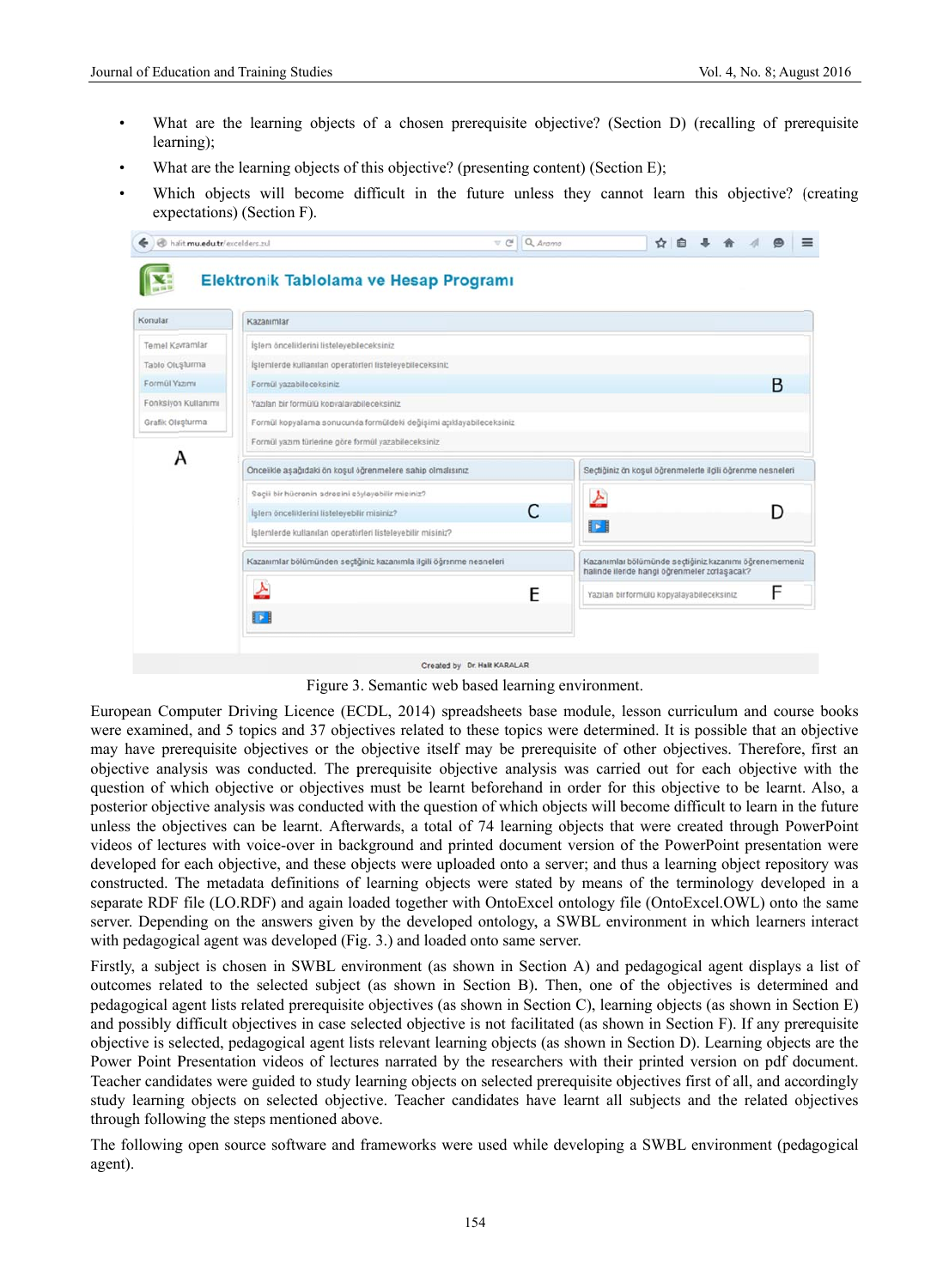- Protégé is used for the creation of OntoExcel;
- HP JENA Java framework is used for developing Semantic Web application;
- Eclipse IDE is used for Java coding;
- ZK framework is used for Java Web application or user interface;
- Apache Tomcat is used for Web server.

The OntoExcel.OWL file and the LO.RDF file were read with the pedagogical agent developed by using Jena framework, and a graph structure was obtained. Pedagogical answers that the ontology would give were obtained through SPARQL. These answers were shown in letters in Table 1.

|  |  |  | Table 1. Semantic web based learning environment. |
|--|--|--|---------------------------------------------------|
|  |  |  |                                                   |

| Topics                                                                                      | Spreadsheets<br>Objectives                                                                                                                                                                                                                                                                                                                                                      |  |  |
|---------------------------------------------------------------------------------------------|---------------------------------------------------------------------------------------------------------------------------------------------------------------------------------------------------------------------------------------------------------------------------------------------------------------------------------------------------------------------------------|--|--|
| <b>Basic Concepts</b><br>Create Table<br><b>Formulas</b><br><b>Functions</b><br>Charts<br>А | You will be able to list process priorities<br>You will be able to list the process operators used in spreadsheets<br>You will be able to write a formula<br>You will be able to copy a written formula<br>You will be able to explain the change in the formulae as a result of formula copying<br>You will be able to write formula according to the types of formula writing |  |  |
|                                                                                             | First of all, you must have the following prerequisite learning.                                                                                                                                                                                                                                                                                                                |  |  |
|                                                                                             | Can you tell the address of a selected cell?                                                                                                                                                                                                                                                                                                                                    |  |  |
|                                                                                             | Can you list process priorities?                                                                                                                                                                                                                                                                                                                                                |  |  |
|                                                                                             | Can you list the operators used in the processes?                                                                                                                                                                                                                                                                                                                               |  |  |
|                                                                                             | The learning objects related to the prerequisite objective that you have chosen                                                                                                                                                                                                                                                                                                 |  |  |
|                                                                                             | The learning objects related to the objective that you have chosen from the objectives section                                                                                                                                                                                                                                                                                  |  |  |
|                                                                                             | Which learnings will become difficult in the future unless they learn the objectives you have chosen                                                                                                                                                                                                                                                                            |  |  |
|                                                                                             | from the objectives section?                                                                                                                                                                                                                                                                                                                                                    |  |  |
|                                                                                             | You will be able to copy a written formula                                                                                                                                                                                                                                                                                                                                      |  |  |

# *2.3 Instrument*

# 2.3.1 ICT Achievement Tests

This study used ICT achievement tests to determine the learning achievements of the pre-service teachers. The achievement tests were used as pre-test and post-test. The pre-test and post-test consisted of 40 multiple-choice items about ICT course. The tests were reviewed and edited by three experts on the subject.

In achievement tests development process, two tests with 60-items that were adapted to critical objectives were developed, and they were implemented as the pilot implementation to 90 pre-service teachers who had taken the course previously. After the pilot study, the items whose item discrimination index was lower than 0.40 and item difficulty index was lower than 0.40 or higher than 0.60 were eliminated from the test and the final version of the test was developed. For internal consistency, the overall KR-20's a value of the first test results was 0.87, and that of the second test results was 0.83, thereby indicating that the two test papers had superior internal consistency. The first test was applied as the pre-test and the second test was applied as the post-test in the study. Regarding content validity, achievement tests were prepared, based on objective analysis made by researchers, to effectively test the learning status of the pre-service teachers.

#### 2.3.2 Learning Satisfaction Survey

This study used online learning satisfaction survey to determine the learning satisfaction of the pre-service teachers in the experimental group. At the end of the course, they were asked to complete the survey containing 7 Likert-based questions created specific to the course and two open-ended questions. The Likert-based questions asked them to rank statements on a scale of 1 (strongly disagree) to 4 (strongly agree). The open-ended questions were stated to elicit specific responses on what they liked and did not like about the SWBL.

#### 2.3.3 Procedure

The study lasted for 4 weeks between March 2014 and mid-April 2014, and 16 lessons (55 min/lesson) of experimental ICT teaching were conducted for the two classes. The experimental group went through SWBL, while the control group received the TT. While SWBL group learned through PowerPoint videos of lectures with voice-over and documents of this PowerPoint presentation, TT group learned through same lecture based PowerPoint presentations. One week prior to the official teaching, pre-service teachers in both groups completed the achievement pre-tests and experimental group completed orientation for the use of the SWBL environment. After the formal experiment, both groups completed the learning achievement post-test and experimental group completed the learning satisfaction survey.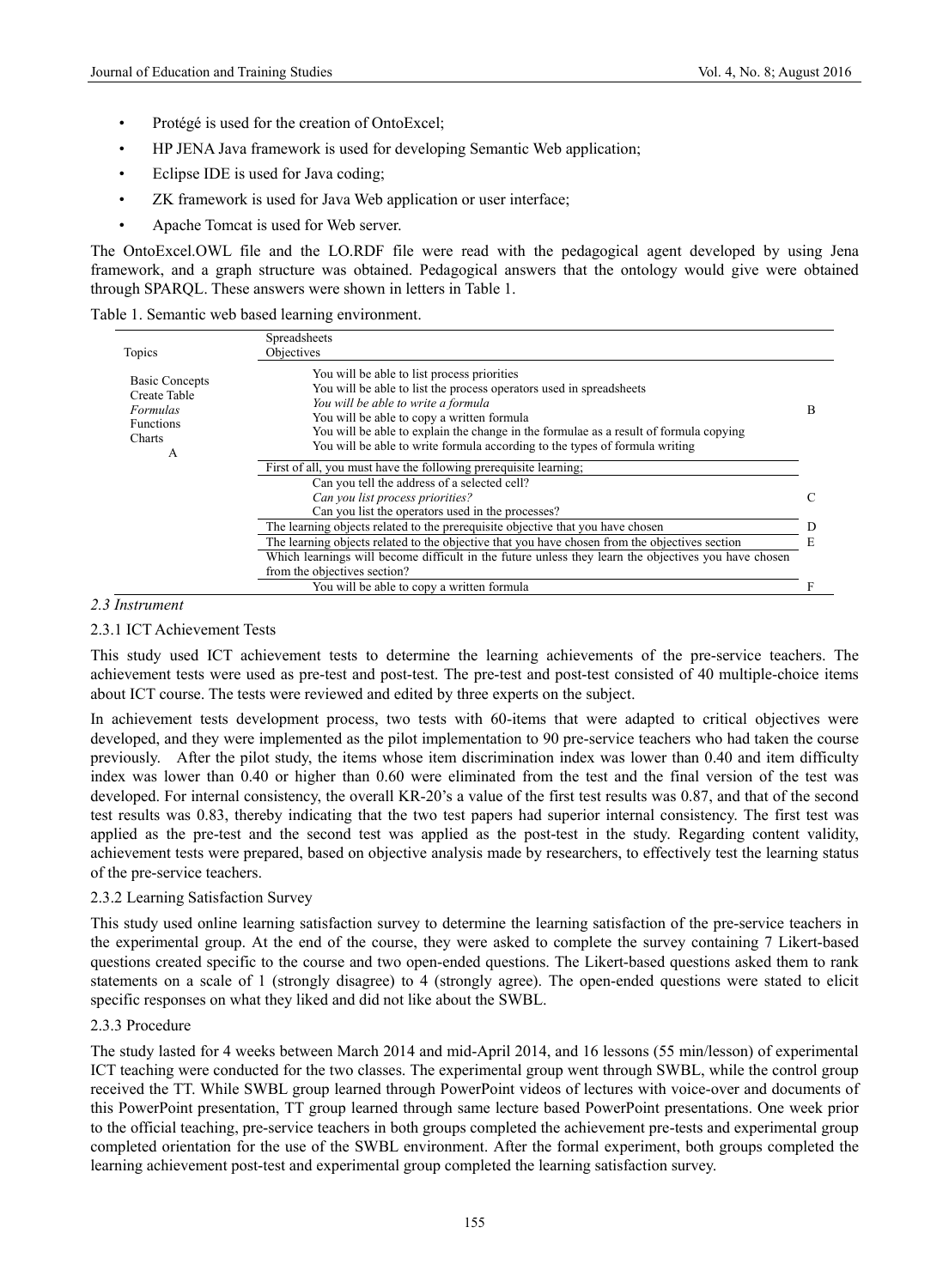# 2.3.4 Data Analysis

The learning achievements pre-test and post-test were collected from the participants in the study. SPSS 20.0 statistical software was adopted to conduct statistical analysis, using a statistical significance of 0.05. Because the participants were selected using purposive sampling rather than random sampling, to reduce experimental error during the teaching experiment, the learning achievement pre-test scores of the two groups were used as covariates during the analysis of covariance in addition to the control variables in the experiment, thereby eliminating differences between the groups. This study employed the one-way ANCOVA to process the results of the learning achievement. Descriptive analysis for Likert-based questions were calculated to present a sense of overall opinion for the SWBL and content analysis was applied while examining the themes in the open-ended responses to determine general feelings about the SWBL.

# **3. Results**

# *3.1 Learning Achievement*

In this study, the experimental group consisted of 52 pre-service teachers, and the control group comprised 46 pre-service teachers. The experimental group learned via SWBL and the control group received the TT. Both groups completed the ICT learning-achievement pre-test and post-test before and after the experimental teaching. The mean of the pre-test and post-test scores in the experimental group are 7.24 and 33.58, while they are 5.09 and 26.00 for the control group.

This study examined the effects of the SWBL on pre-service teachers' learning achievements. To eliminate the moderating variables formed based on preexisting experiences, the achievement pre-test and post-test were respectively used as the covariate and the dependent variable for conducting one-way ANCOVA. The results of the within-group regression coefficient homogeneity test were  $F = 2.213$ ,  $p = .140 > 0.05$ , which did not reach significance. This supported the assumptions regarding the homogeneity of the covariance for the within-group regression coefficient.

After eliminating the effects of the pre-test score (covariate) on the post-test score (dependent variable), the effects of the independent variables on the dependent variables were as follows:  $F = 55.627$ ,  $p = .000 < 0.05$  and  $\eta$ <sup>2</sup> = 0.369, which reached significance. After eliminating the pre-test effects of the two participant groups, the post-test score exhibited a significant difference because of the different teaching methods. The experimental group received an adjusted post-test score of 33.11, which was significantly higher than the 26.52 score of the control group. This indicated that the learning achievements of the pre-service teachers who learned via SWBL were significantly superior to those of the pre-service teachers who received the TT.

#### *3.2 Learning Satisfaction*

A learning-satisfaction survey was completed by the experimental group after ICT course. Table 2 presents a summary of the statistical results. The results showed that the pre-service teachers in the experimental group were satisfied with SWBL. They exhibited a high mean regarding the items in the survey; "Prerequisite objectives related to selected objective helped me learn the topic." (3.38), "Supposing not learning selected objective, stating future objectives getting possibly more difficult helped me learn the topic." (3.21), "The PDF files based on objectives helped me learn the topic." (3.27), "The Power Point Presentations videos helped me learn the topic." (3.33), "The Web environment was easy to use." (3.33), "I would rather my other courses be on the same Web environment, too." (3.08) and "The learning environment was fun and amusing." (3.19). Overall, the responses were positive, indicating that most students were satisfied with the SWBL.

|    | Ouestion                                                                                                                              | Mean | S.D. | SA(%) | A(%)  | $D(\%)$ | SD(%) |
|----|---------------------------------------------------------------------------------------------------------------------------------------|------|------|-------|-------|---------|-------|
|    | Prerequisite<br>objectives<br>related<br>selected<br>to<br>objective helped me learn the topic.                                       | 3.38 | 0.53 | 40.38 | 57.70 | 1.92    |       |
| 2. | Supposing not learning selected objective, stating<br>future objectives getting possibly more difficult<br>helped me learn the topic. | 3.21 | 0.54 | 26.92 | 67.30 | 5.78    |       |
| 3. | The PDF files based on objectives helped me learn<br>the topic.                                                                       | 3.27 | 0.49 | 28.85 | 69.23 | 1.92    |       |
| 4. | The Power Point Presentations videos helped me<br>learn the topic.                                                                    | 3.33 | 0.58 | 36.54 | 61.54 |         | 1.92  |
| 5. | The Web environment was easy to use.                                                                                                  | 3.33 | 0.58 | 38.46 | 55.77 | 5.77    |       |
| 6. | I would rather my other courses be on the same<br>Web environment, too.                                                               | 3.08 | 0.59 | 19.23 | 71.15 | 7.70    | 1.92  |
| 7. | The learning environment was fun and amusing.                                                                                         | 3.19 | 0.49 | 23.07 | 73.08 | 3.85    |       |

Table 2. Statistical summary of the learning satisfaction survey

SA, strongly agree; A, agree; D, disagree; SD, strongly disagree.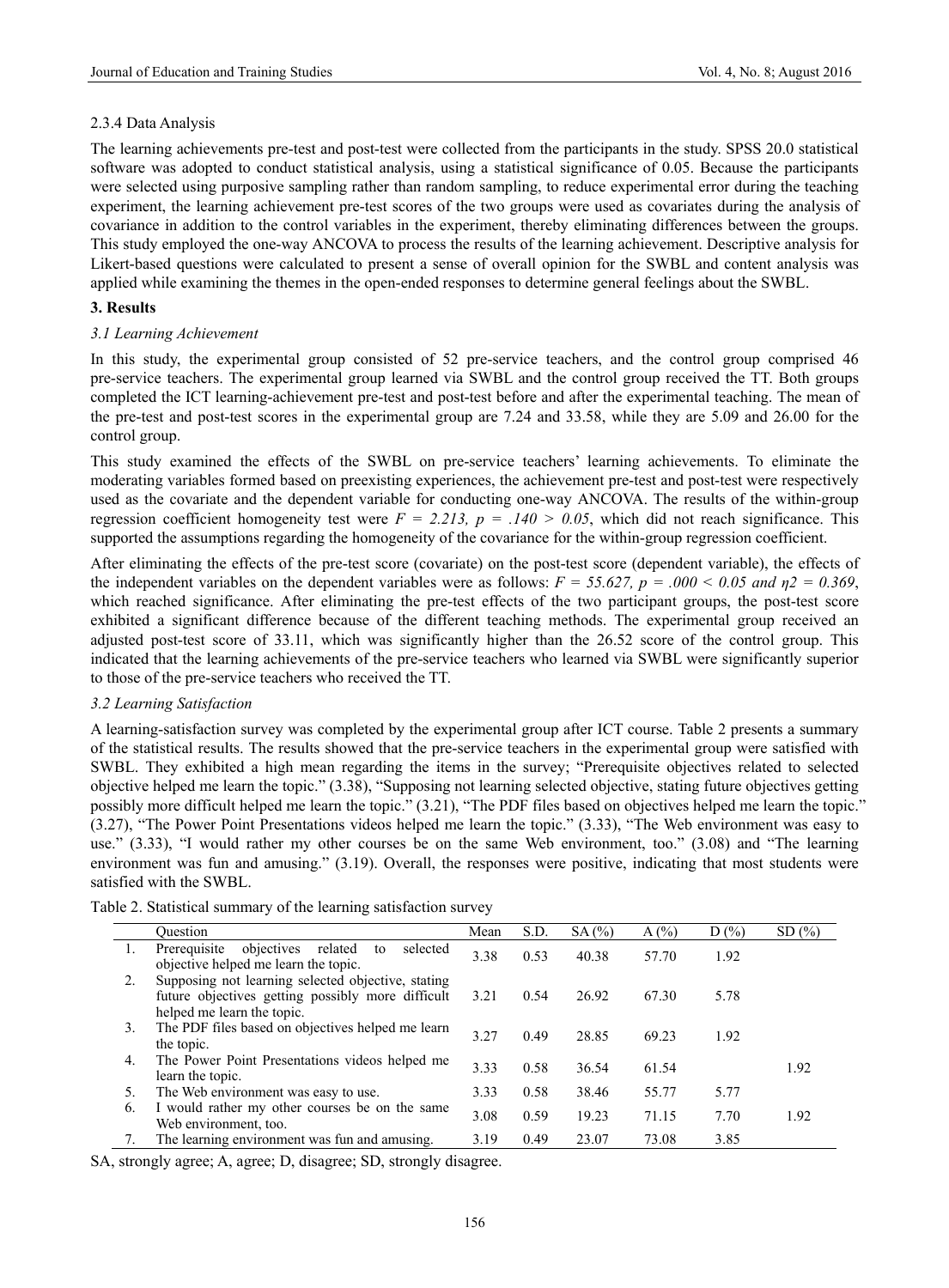Certain themes regarding what pre-service teachers liked and did not like about the SWBL emerged in the open-ended questions and the themes and the sample responses were presented in the Table 3.

Table 3. Themes: Pre-service teachers liked and did not liked about SWBL

|          | Themes<br>(frequency)                         | Samples on students' responses                                                                                                                                                                                                                                                                                                                                                                                        |  |  |
|----------|-----------------------------------------------|-----------------------------------------------------------------------------------------------------------------------------------------------------------------------------------------------------------------------------------------------------------------------------------------------------------------------------------------------------------------------------------------------------------------------|--|--|
| likes    | facilitating learning<br>(32)                 | "It was very wise to be directed another subject first while studying subjects to make<br>me learn."<br>"Presenting the content related to prerequisite objectives eased my learning."<br>"Prior knowledge eased my learning. The topic subject based presentation videos<br>contributed to my learning."<br>"It was satisfying in terms of content. It was more fruitful to explain content in<br>details and core." |  |  |
|          | learning anywhere<br>anytime (19)             | "It is very easy to reach the content wherever there is Internet connection."<br>"Not needing school environment due to listening the course wherever we want."<br>"Being able to reach the content. Accessibility is very likely."<br>"IT was a positive feature that I could reach the content without time and place<br>limitation."                                                                               |  |  |
|          | learning<br>just-in-time $(17)$               | "It enabled us to reach the content in a short time."<br>"It prevented time loss. It helped us to learn the content faster."<br>"It enabled me to reach the content in shorter time."<br>"I could access to what I wanted to learn in Web environment faster than Google<br>search. It eased to reach the content."                                                                                                   |  |  |
|          | easy to use $(12)$                            | "It was easy to use. Not being complex, the environment was efficient. I could<br>understand even in my first use."<br>"It was easy to use."<br>"It was easy and practical."                                                                                                                                                                                                                                          |  |  |
|          | meaningful<br>learning $(8)$                  | "The content was prepared step by step and with justification so that students did not<br>have any question in mind."<br>"That the content was based on prior knowledge and there were related<br>recommendations presented a meaningful learning."<br>"The course was become meaningful."                                                                                                                            |  |  |
|          | reliable $(5)$                                | "The Web environment is fine, content is fruitful and it comes in order."<br>"It is very reliable and far beyond infollution."<br>"It's being reliable eases our works."                                                                                                                                                                                                                                              |  |  |
| dislikes | decreasing<br>communication in<br>class $(4)$ | "I think it restricts the classroom communication among students."<br>"There is no opportunity for us to consult to instructor when we face with a problem."                                                                                                                                                                                                                                                          |  |  |
|          | necessity for<br>Internet access (2)          | "I could not benefit from it since there were not Internet connection and computer in<br>dormitory environment."<br>"It was a negative feature for me that it was working with Internet connection. There<br>is no Internet connection where I stay. I could not use it whenever I wanted."                                                                                                                           |  |  |

The features pre-service teachers like were categorized into the themes as; facilitating learning, learning just-in-time and anywhere anytime, easy to use, meaningful learning and reliable. That there are many opinions frequencies in themes have resulted from pre-service teachers' stating opinions more than once. The features they did not like were categorized into themes as; decreasing communication in class and necessity for Internet access.

#### **4. Discussion**

The objective of this study was to explore the effects of SWBL on the learning performance and satisfaction of pre-service teachers in ICT concepts. Learning achievement tests were used to determine the effects of the SWBL on the learning achievements. Online learning satisfaction survey was used to determine the learning satisfaction of the pre-service teachers in the experimental group. Learning objects were prepared in accordance with the spreadsheets objectives. During the course, educators aided pre-service teachers, increased their involvement, and assisted them in completing tasks. Although the teaching methods differed, the two groups used similar learning resources.

The achievement tests indicated that the learning performance of the pre-service teachers who learned via SWBL in learning the ICT spreadsheets course was significantly higher than that of the pre-service teachers who received the TT. This indicates that SWBL assists pre-service teachers with learning ICT course. The results of this study indicated that SWBL is beneficial to pre-service teachers' learning achievement regarding ICT spreadsheets course. There is not enough learning environment at the expected level for learners due to reasons as lack of development in standard ontologies, incapability of different systems working at the same time, continuity in developing Semantic Web technologies and standards. Studies mostly suggest a model or a framework. Studies highlighting such learning environments effects with experimental researches are restricted. For instance; learning objects for 8th grade Science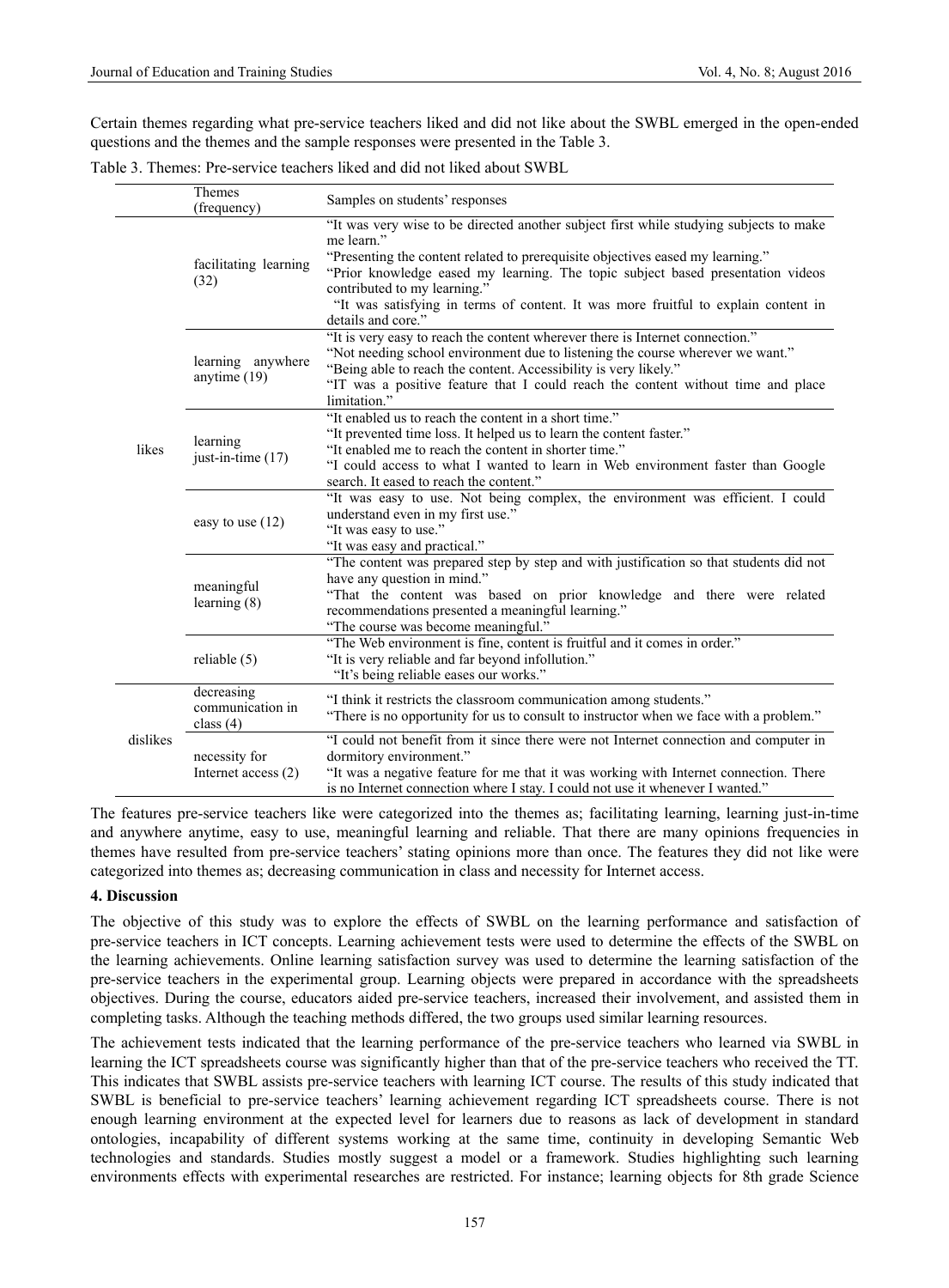and Technology course, Pressure subject's objectives were prepared by Karalar (2013) and therefore; these objects could be examined semantically through using Semantic Web technologies and ontologies at the same time. In the results of the study, it was revealed that students learn better with SWBL that determined the prior learning deficiencies and helped to satisfy the needs with directions.

The satisfaction survey results showed that most pre-service teachers in the experimental group showed a high level of satisfaction with the SWBL. The pre-service teachers like the facilitating learning, learning just-in-time and anywhere anytime, easy to use, meaningful learning and reliability features of SWBL. The disliked features are decreasing communication in class and necessity for Internet access. These results show that SWBL can provide students with easy and meaningful learning process; is a reliable learning environment and easy to use; and reach the content at anytime and anywhere. When all these themes are examined, it can be inferred that SWBL is an applicable technology agent which can be adopted by teachers and students at the same time to facilitate learning in-and-out of classroom environment. It also enhances teachers and students' learning maintenance throughout their educational life which is a part of life-long learning.

The results of this study indicate that SWBL are beneficial to pre-service teachers' learning achievement regarding ICT spreadsheets course, and they were largely satisfied with the SWBL. The researches highlighted that the classrooms should be equipped with new technologies for better projects concerning technology integration in education, however, this simply was not efficient (Ertmer, 2005; Kohler & Mishra, 2005; Kay, 2006; Özdemir & Kılıç, 2007). Moreover, technologies in effective classroom use develops slowly and is not performed in the desired level (Kay, 2006; Liu, 2013). In order for teachers to apply these technologies in their classrooms effectively, they should first have the necessary knowledge and skills. Therefore, SWBL can be used as an alternative learning environment to TTs for pre-service teachers to be equipped with the necessary knowledge and skills to apply technology in their classrooms effectively.

Because of factors of time and location, this study employed a small number of samples. Thus, for generalization of the data, it would be useful to conduct similar studies at different types of schools, in different classes, at different levels of education, in different periods and with more students. There are few studies in the field of education in which Semantic Web and ontologies are used together with a view towards application. In Maddux & Johnson's study (as cited in Czerkawski, 2014, p.144), Semantic Web is still not well known outside of computer science and artificial intelligence circles. For this reason, particularly the studies to be conducted by researchers working in the field of education will play a significant role in the Semantic Web becoming widespread and in increasing the number of the applications that will be accessed by learners.

In this study, pre-service teachers can access to the objective they have chosen and the related prerequisite objectives as well as the learning objects related to them at the SWBL. In this way, an opportunity is offered to pre-service teachers to make up for their educational shortcomings, and teaching is personalized. All in all, considering such individual differences as learning styles of students, their cognitive styles, their preference for the media, etc., new research conducted to develop agent software that can offer learning objects automatically will pave the way to developing smarter learning environments. Moreover, it would be useful to examine the cognitive load of the students working at a SWBL their level of disorientation.

#### **References**

- Aksac, A., Ozturk, O., & Dogdu, E. (2012). A novel semantic web browser for user centric information retrieval: PERSON. *Expert Systems with Applications, 39*(15), 12001–12013. http://dx.doi.org/10.1016/j.eswa.2012.03.056
- Amorim, R. R., Lama, M., Sánchez, E., Riera, A., & Vila, X. A. (2006). A learning design ontology based on the IMS specification the need for a learning design ontology. *Educational Technology & Society, 9*(1), 38–57.
- Anderson, T., & Whitelock, D. (2004). The educational semantic web: Visioning and practicing the future of education. *Journal of Interactive Media in Education, 2004*(1), 1–15. http://dx.doi.org/10.5334/2004-1
- Aroyo, L., King, M. L., Drive, J., & Salem, W. (2004). The new challenges for e-learning: The educational semantic web interoperability of WBES. *Educational Technology & Society, 7*(4), 59–69.
- Berners-Lee, T., Hendler, J., & Lassila, O. (2001). The semantic web. *Scientific American, 284*(5), 34–43. http://dx.doi.org/10.1038/scientificamerican0501-34
- Bray, T., Paoli, J., & Sperberg-McQueen, C. (1998). *Extensible markup language (XML)*. Retrieved from http://www.w3.org/TR/1998/REC-xml-19980210.html
- Carmichael, P., & Jordan, K. (2012). Semantic web technologies for education time for a "turn to practice"? *Technology, Pedagogy and Education, 21*(2), 153–169. http://dx.doi.org/10.1080/1475939X.2012.696788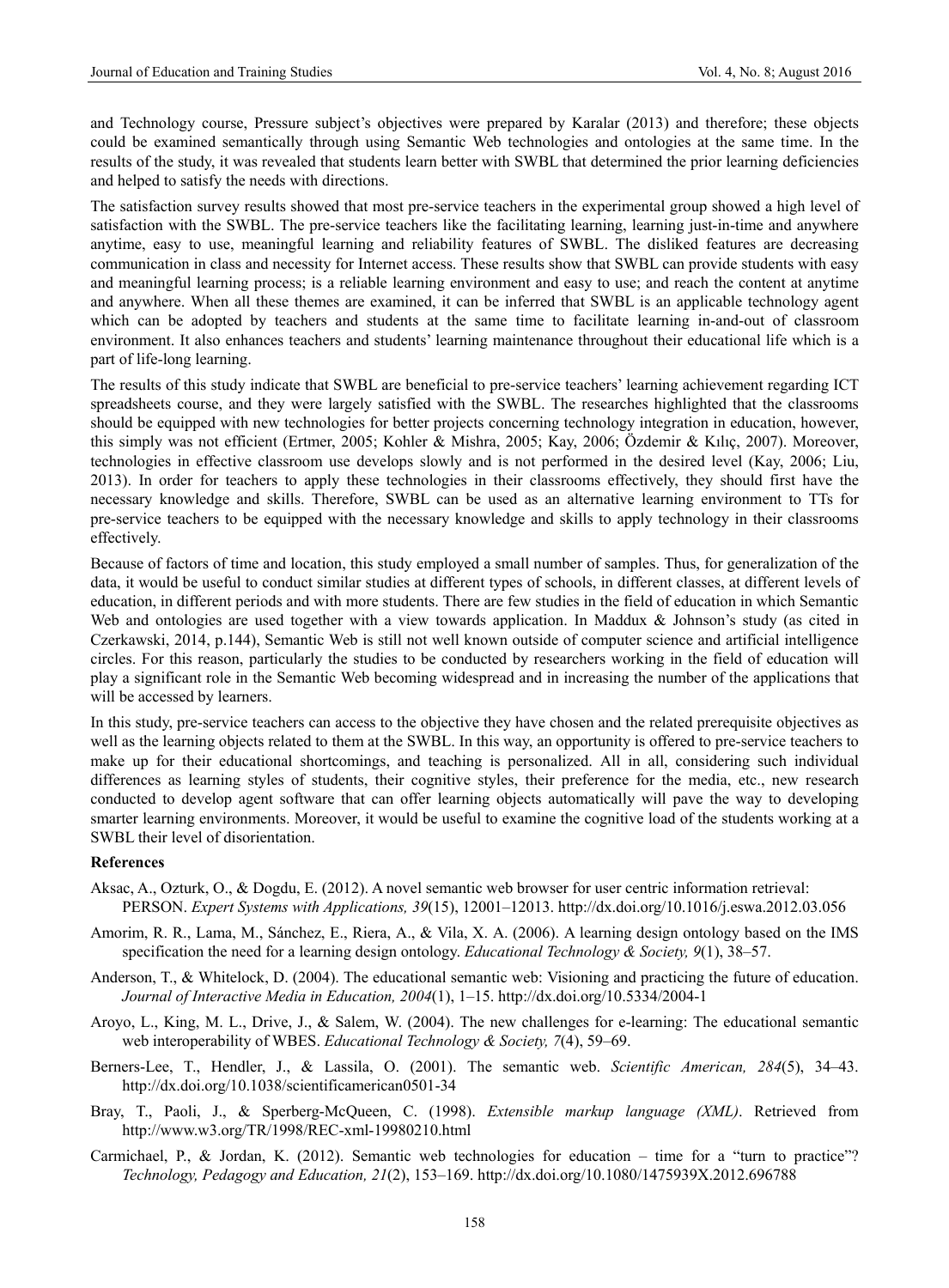- Castellanos-Nieves, D., Fernández-Breis, J. T., Valencia-García, R., Martínez-Béjar, R., & Iniesta-Moreno, M. (2011). Semantic web technologies for supporting learning assessment. *Information Sciences, 181*(9), 1517–1537. http://dx.doi.org/10.1016/j.ins.2011.01.010
- Chen, C. M. (2009). Ontology-based concept map for planning a personalised learning path. *British Journal of Educational Technology, 40*(6), 1028–1058. http://dx.doi.org/10.1111/j.1467-8535.2008.00892.x
- Czerkawski, B. (2014). The semantic web in teacher education. *TOJET: The Turkish Online Journal of Educational Technology, 13*(4), 144–147.
- Devedžić, V. (2006). *Semantic web and education*. New York: Springer.
- Dhuria, S., & Chawla, S. (2014). Ontologies for personalized e-learning in the semantic web. *International Journal of Advanced Engineering and Nano Technology (IJAENT), 1*(4), 13–18.
- Dicheva, D., & Dichev, C. (2006). TM4L: Creating and browsing educational topic maps. *British Journal of Educational Technology, 37*(3), 391–404. http://dx.doi.org/10.1111/j.1467-8535.2006.00612.x
- Ertmer, P. A. (2005). Teacher pedagogical beliefs: The final frontier in our quest for technology integration? *Educational Technology Research and Development, 53*(4), 25–39. http://dx.doi.org/10.1007/BF02504683
- Ertmer, P. A., & Newby, T. J. (2013). Behaviorism, cognitivism, constructivism: Comparing critical features from an instructional design perspective. *Performance Improvement Quarterly, 26*(2), 43–71. http://dx.doi.org/10.1002/piq.21143
- European Computer Driving Licence [ECDL]. (2014). *Spreadsheets base module*. Retrieved from http://www.ecdl.org/programmes/index.jsp?p=2927&n=2941
- Gagné, R. M., Briggs, L. J., & Wager, W. W. (1992). *Principles of instructional design* (4th ed.). New York: Holt, Rinehart and Winston.
- Gasević, D., Jovanović, J., Devedžić, V., & Bošković, M. (2005). Ontologies for reusing learning object content. In *Fifth IEEE International Conference on Advanced Learning Technologies (ICALT'05)* (pp. 944–945). http://dx.doi.org/10.1109/ICALT.2005.215
- Henze, N., Dolog, P., & Nejdl, W. (2004). Reasoning and ontologies for personalized e-learning in the semantic web. *Educational Technology & Society, 7*(4), 82–97.
- Huang, W., Webster, D., Wood, D., & Ishaya, T. (2006). An intelligent semantic e-learning framework using context-aware semantic web technologies. *British Journal of Educational Technology, 37*(3), 351–373. http://dx.doi.org/10.1111/j.1467-8535.2006.00610.x
- Jovanović, J., Gasević, D., Verbert, K., & Duval, E. (2005). Ontology of learning object content structure. In *Proceedings of the 2005 conference on Artificial Intelligence in Education: Supporting Learning through Intelligent and Socially Informed Technology* (pp. 322–329). Amsterdam: IOS Press.
- Karalar, H. (2013). *Impact of guidance in semantic web based instruction on attainment and retention* (Unpublished doctoral dissertation). University of Gazi, Ankara, Turkey.
- Kasimati, A., & Zamani, E. (2011). Education and learning in the semantic web. In *2011 15th Panhellenic Conference on Informatics* (pp. 338–344). http://dx.doi.org/10.1109/PCI.2011.40
- Kay, R. H. (2006). Evaluating strategies used to incorporate technology into pre-service education: A review of the literature. *Journal of Research on Technology in Education, 38*(4), 383–408. http://dx.doi.org/10.1080/15391523.2006.10782466
- Knight, C., Gasević, D., & Richards, G. (2006). An ontology-based framework for bridging learning design and learning content. *Educational Technology & Society, 9*(1), 23–37.
- Koehler, M. J., & Mishra, P. (2005). What happens when teachers design educational technology? The development of technological pedagogical content knowledge. *Journal of Educational Computing Research, 32*(2), 131–152. http://dx.doi.org/10.2190/0EW7-01WB-BKHL-QDYV
- Liu, S. H. (2013). Teacher professional development for technology integration in a primary school learning community. *Technology, Pedagogy and Education, 22*(1), 37–54. http://dx.doi.org/10.1080/1475939X.2012.719398
- Lytras, M., & Naeve, A. (2006). Semantic e-learning: Synthesising fantasies. *British Journal of Educational Technology, 37*(3), 479–491. http://dx.doi.org/10.1111/j.1467-8535.2006.00617.x
- Maedche, A., & Staab, S. (2001). Ontology learning for the semantic web. *IEEE Intelligent Systems, 16*(2), 72–79.